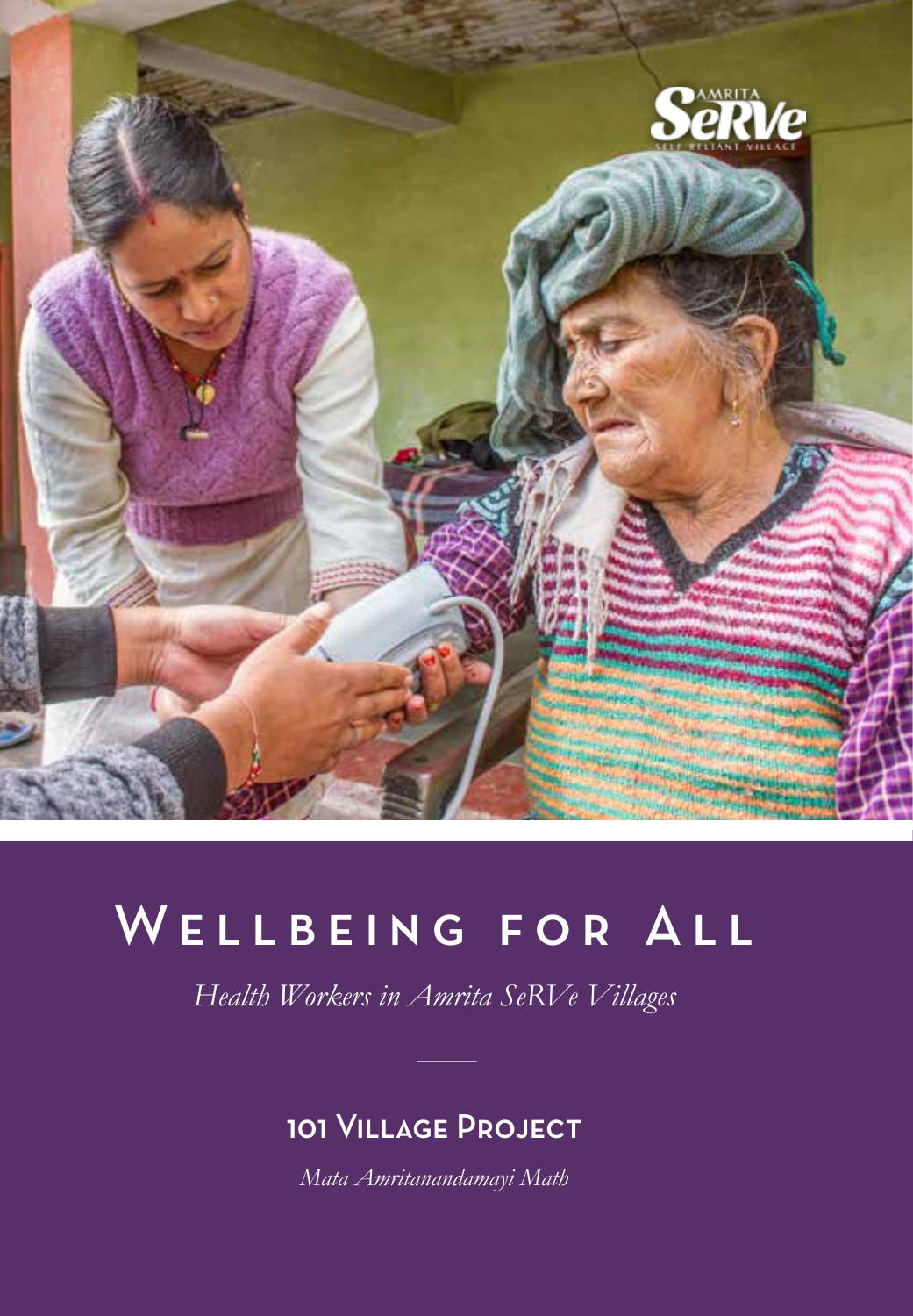# The Way to Full Health

*mental and social wellbeing*

**by Bri. Swati**  *Amrita SeRVe* Health Coordinator



Health is the most important aspect of *Amrita SeRVe'*s work in villages, as without it very little else can be achieved. This means complete physical, mental, and social health in addition to the absence of illness. We are developing a vision for the holistic wellbeing of all.

We start by training one person from each village to become a health worker. They visit homes to gather basic information from families about their health histories and needs.

The health workers are then responsible for organising a wide range of activities such as medical clinics by visiting physicians, regular health checkups, care of pregnant women and children, immunisation drives, health education sessions, yoga classes and kitchen garden cultivation.

Their tasks are not simple. The health conditions in India's villages face many grim realities. Malnutrition, water scarcity, substance abuse and discrimination against women can be common daily experiences.

The key to the work, though, is education—sharing the knowledge that will heal these wounds and lead the way to a better future.

## An Urgent Situation

The need for health care workers in Rural India is pressing. Although 69% of India's 1.3 billion people live there, access to health care is staggeringly low. These are some of the numbers, according to a 2015 report by the Government of India's *National Rural Health Mission*:

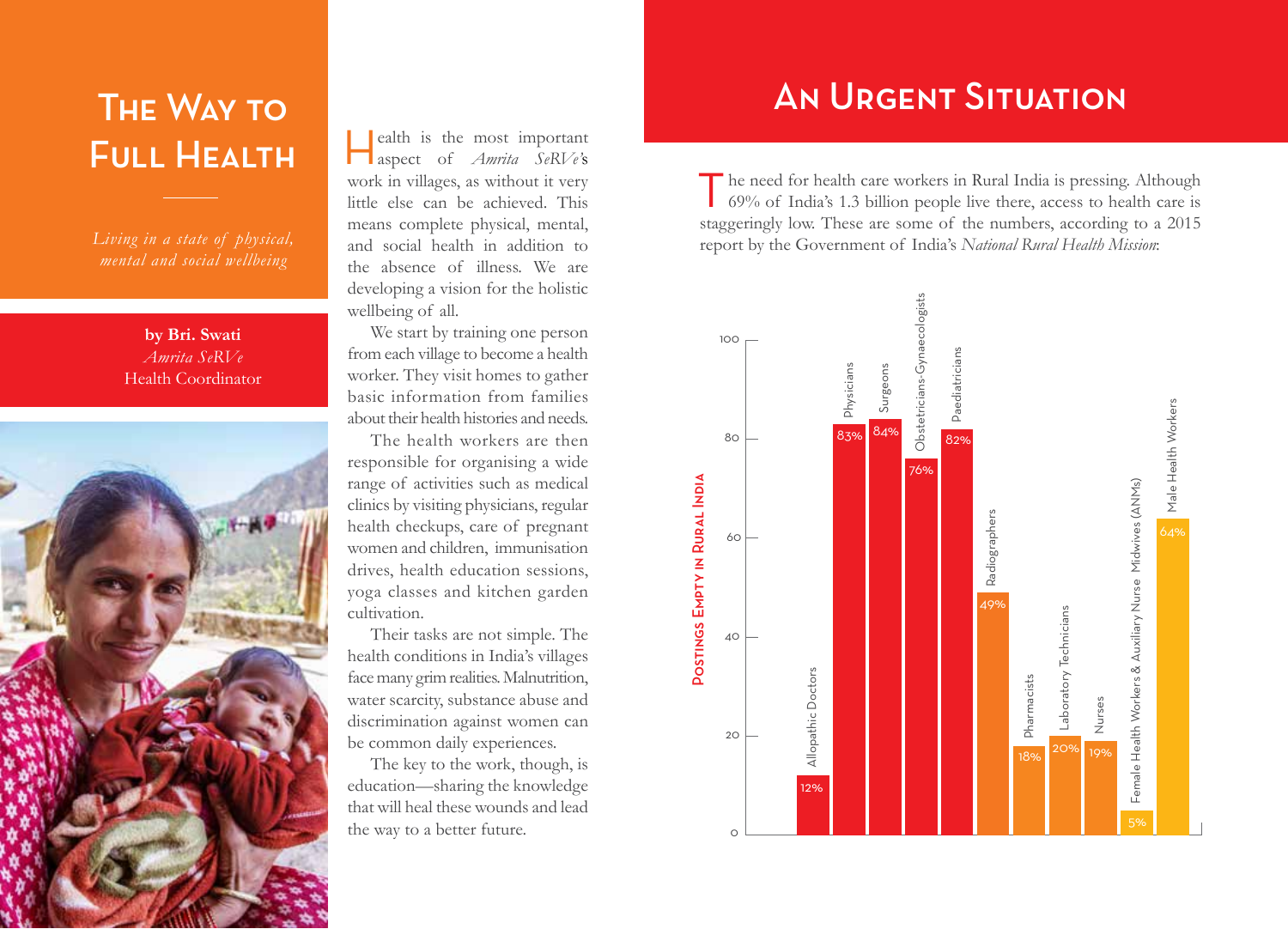

Organise visiting medical clinics to bring doctors, nurses and pharmacists to villages where access is limited. When emergencies happen, accompany the patient to hospital.

Hold education sessions on the topics of smoking, tobacco chewing and substance abuse. Prevention work is crucial as resources for treatment and recovery can be scarce in villages.



Trained to conduct home births, as hospitals are often too distant. Also carry out testing and treatment of pregnant women and foetuses as well as care of new mothers and babies.

Instruct village women and school children how to make oral rehydration salts (ORS). *ORS Therapy* is a simple way to treat dehydration, especially due to diarrhoea.





Work with *Accredited Social Health Activists* (ASHAs) to give immunisations and vaccinations to children and pregnant women—especially for polio, tetanus, measles and vitamin supplements.

Show villagers how to grow kitchen gardens for their own nutritional needs. Many cannot afford to buy healthy produce, so finding a good source for vitamins and minerals is essential.

Health Workers in Action

 $\geq$ 

ш. ⊢ コ  $\blacktriangleleft$ ш  $\mathbf T$ 

 $\mathbf{Z}$  $\overline{O}$ 

Н  $\overline{O}$  $\blacktriangleleft$ 

> Z and the

 $\boldsymbol{\omega}$  $\alpha$ ш  $\overline{\textbf{X}}$  $\alpha$  $\overline{O}$ 





Teach children the need for and steps to hand washing and proper body care. The practices of self-cleanliness can especially prevent lifethreatening illnesses like diarrhoea and pneumonia.

Teach simple yoga practices for children and adults to improve physical, mental and spiritual health. Our beginner programme includes asanas and meditation and can be completed in 30 minutes.

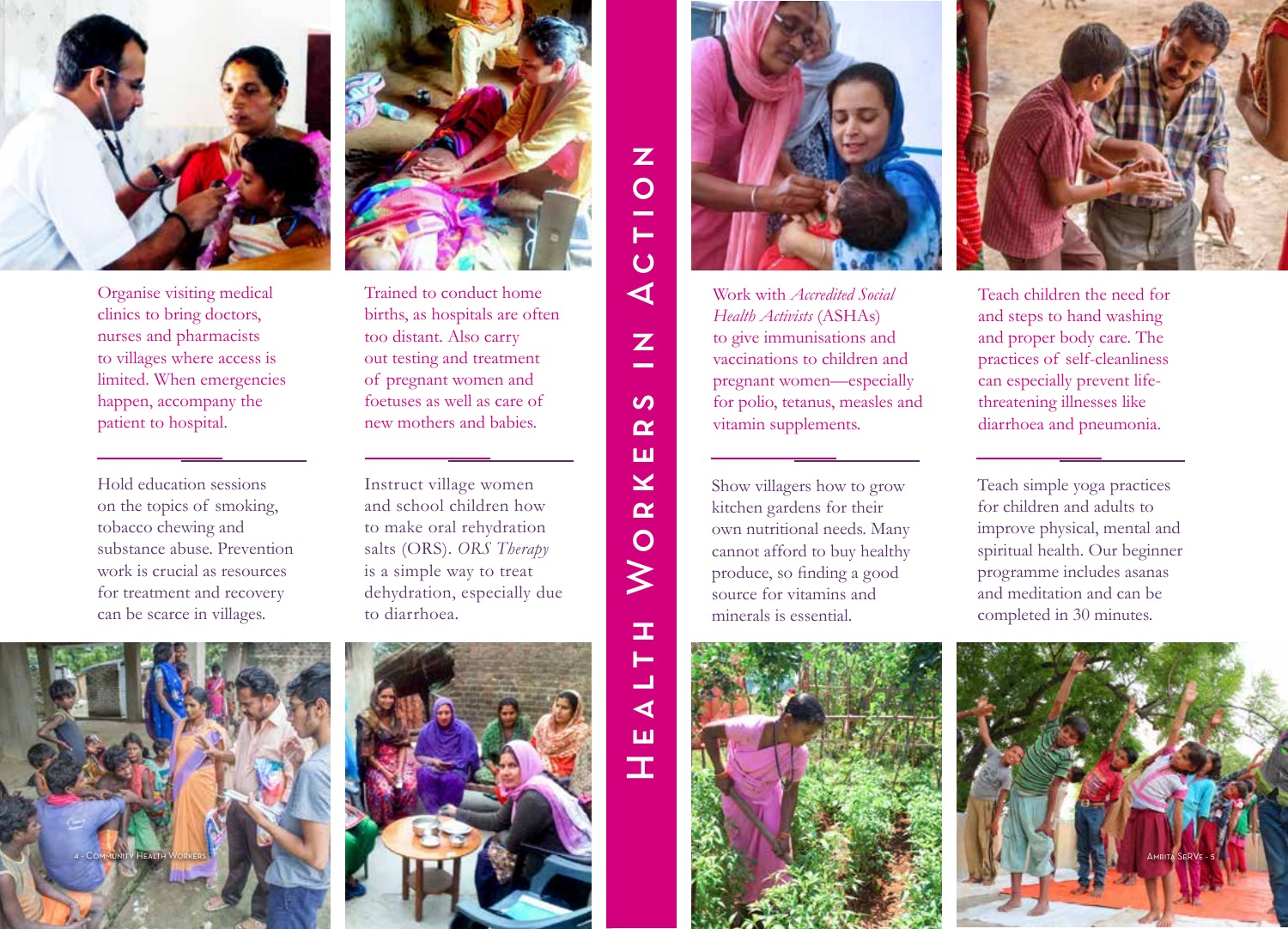





#### **MAKING REGUI AD** Home Visits

A*mrita SeRVe Health Workers*  communicate care to villagers in a forward looking way. Each day, they visit homes to check in with families about what is going on. Like this, illnesses have a better chance of being detected early and actions for holistic wellbeing can be better encouraged.

A minimum of eight homes is visited per day. Of course, overall health is always examined. The health workers explain home remedies and preventive measures. They also helping to identify the vital signs of pneumonia, severe diarrhoea, anaemia, and vitamin deficiencies.

The next steps are tracking child immunisations, care of pregnant women, kitchen gardens, family planning registers, anganwadi visits, health centre and hospital visits, and yoga attendance.

The practice helps provide better health and wellbeing for the villagers and strengthens their relationship with the *Amrita SeRVe Health Workers*.



### **ONE CHILD'S LIFE SAVED**

Aone-month-old baby who was at risk of death in our village in Deurbal, Chattisgarh was taken to hospital in time.

When health worker Jamuna visited the home, the mother told her the baby had stopped taking breast milk. A stressful situation. Jamuna remembered that this is a sign of pneumonia, as per her health training.

She got the baby and parents immediately assembled and they went to hospital. Pneumonia was, in fact, the doctor's diagnosis. In

fact, he said it was caught just in time to prevent a life-threatening circumstance.

After the start of treatment, the baby's condition quickly improved and to the relief of all, the baby began taking mother's breast milk again.

One of the key points of *Amrita SeRVe*'s health training is how to recognise the signs of impending health conditions so that treatment can happen in time. Hospitals, doctors, and health care centres are often hours away.